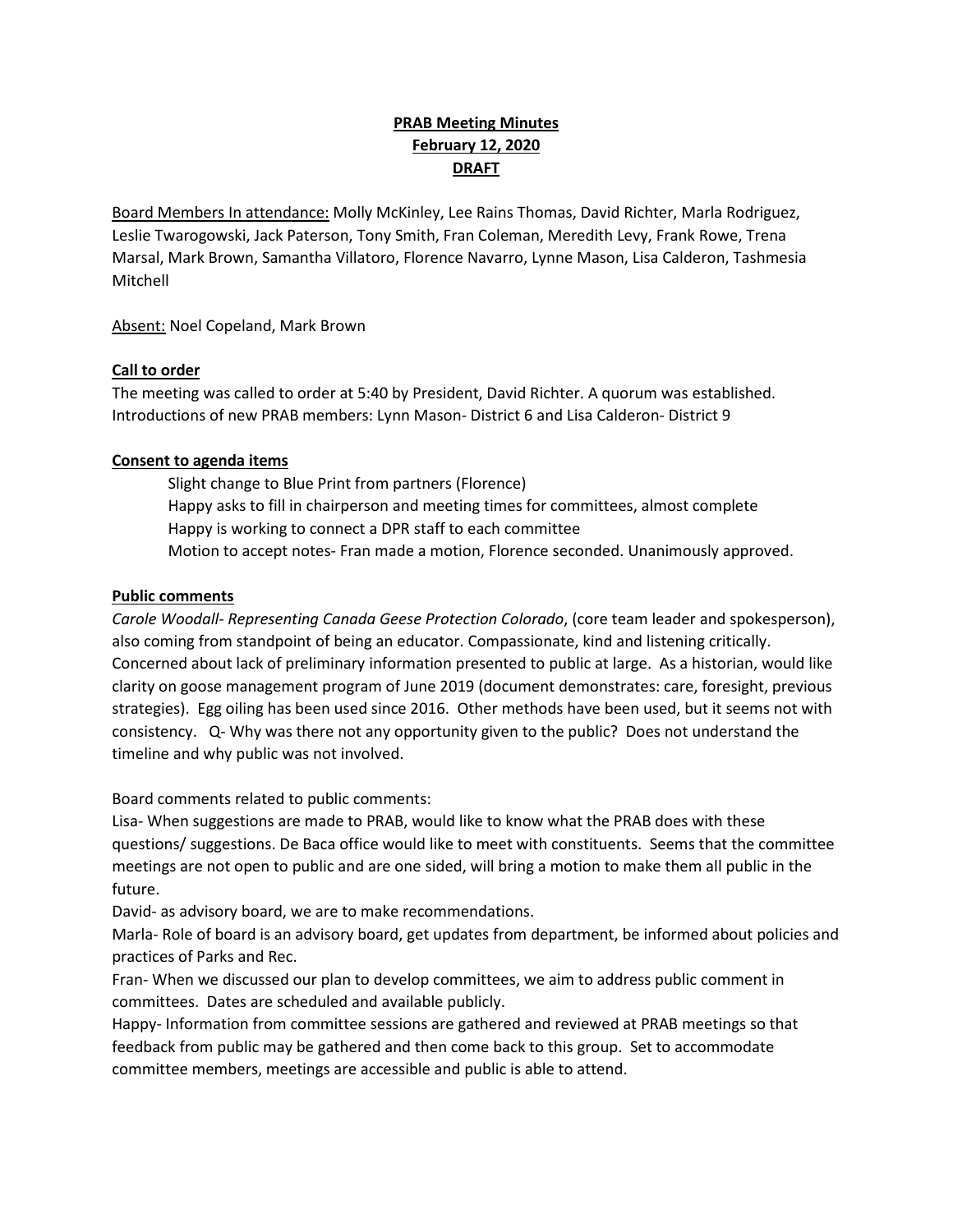PRAB Committee reports:

**Resiliency and sustainability**- (Fran) Looking at thing like wildlife management, pesticide usage, recycling, etc.

Members, Molly, Jack, Lee and Fran- Harvey Park on 1/31

Thanks to Scott Gillmore for arranging presenters and meeting space.

Pesticide usage and best practices, toxicity of pesticides, 350 flower beds that are, information shared from CSU, goose management- Denver's warm climate is very inviting to geese, so we have more year round residents than we should. For the culling last year, used American vet standards, lined up chefs on how to prepare the food and get it to the public. Looking at international wildlife management practices, tree canopy and emerald ash bore. Mayor's monarch pledge- planting milkweed. Future topics include- dog parks, recycled water, Lakewood dry gulch, pests, wildlife. Lee shared about other methods used, not just culling.

Happy shared that the first committee was set up to learn and set up collaborative methods with DPR staff. Will bring issues to committees for them to gather info and become a liaison with public and then back to PRAB. David shares his hope that we consider topics in depth at committee meetings and then bring them back to PRAB. Molly wants to publish committee rosters.

**Operations and finance**- Leslie, first Wednesday of each month at noon at DPS facility building. Fred Weiss (director of finance) reviewed golf department summaries, will be a proposal coming soon to raise golf fees in order to not use parks revenue. Members had lots of questions for Scott and Fred. Potentially will set up a session for PRAB to learn more about DPR golf issues/ regulations/ etc.

Leslie shares that in charter- we are here for one reason- to comment on the DPR budget. Produce a white paper that seems very general. Want to move to project based recommendations for DPR. Would like to change what is included in the white paper, rather than just general comments. More project based. Leslie is seeking feedback from PRAB members to inform this report.

\*Email by 2/28 some items to potential include in the white paper.

David will support increased communication and reminders through email.

#### **Outreach committee** (Tony), January 30<sup>th</sup>- Sam, Tash, Tony

Created a vision and mission to advise staff of parks and rec:

The outreach committee aspires to advise the staff of Parks and Recreations by creating a dialogue with the citizens of Denver. In order to be the best liasions possible, this team will advise on outreach matters, including community engagement, communications and programming, This includes parketing, sponsorships, partnerships, fundraising, park naming, volunteers, educations, stewardship and human resources, sports/ youth programming, active older adults, outdoor education, arts and culture, health and affordability.

Meeting schedule will be set after meeting.  $1<sup>st</sup>$  meeting with John M.- prioritize

#### **Planning and design, funding and accessibility** (Meredith)-

January 29th- Meredith, Florence, Marla, Noel, David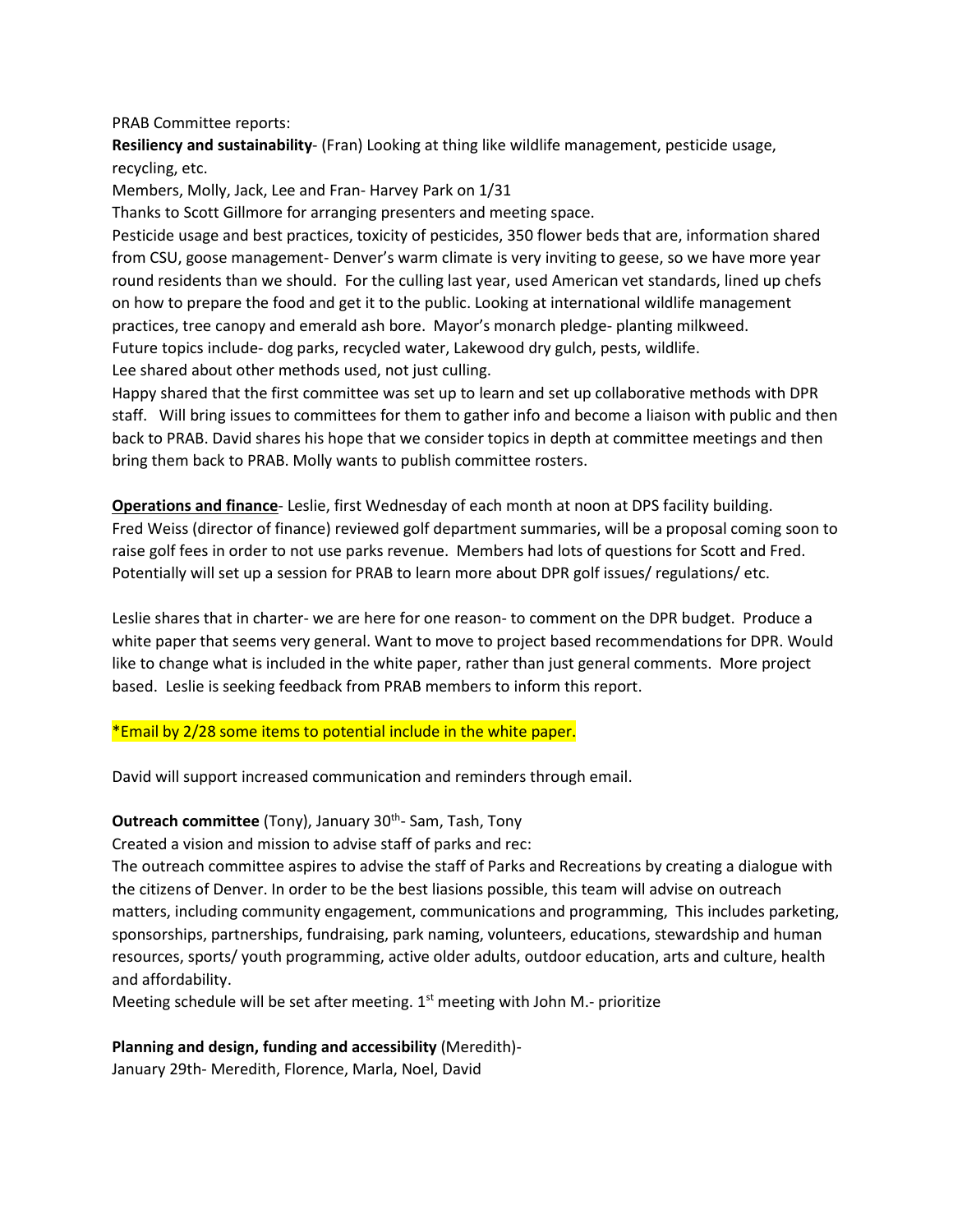Mark Tabor- principal park planner- went into the game plan and learned about metrics and hopes to gather more info to share with the public. Next meeting will prioritize and Park Hill golf course, learning meeting.

David- asks for a tele-conference for committee chairs once a month that would be the 3<sup>rd</sup> week of each month- Fridays are best (Fran), Leslie- Molly, Meredith, Tony-1:00

### **Executive Director's report**

Coming Next month- 3 items coming to the board- Park Trust, Briefing on e-devices, Mountain Parks team update

Will come back in March with golf fees, if anyone wants further info before the meeting next month, Happy can share info. David- committee spent 1 hour with DPR, expects decision not to be made next month. Will need to limit time to just about fee increase.

Partnership policy will be up for a recommendation.

Goose management- likely in April with specific discussion about goose management. Met with an individual from geese group and presented ideas to DPR staff. DPR listened and will share ideas that were presented to committee and with larger report in April with goose management.

Typically we don't address public comment in the moment, but try to learn more and follow up on issues after the meeting.

Swansea Park- sneak peek event 2/5, playground- *todos activos*, students from Garden Place spent a year designing and developing the park. Shared with community and honored students. Will have larger event later in the spring.

Lorraine Granado Park- has moved to council committee.  $1<sup>st</sup>$  read on the  $18<sup>th</sup>$ , then a courtesy public hearing and then on Feb 24<sup>th</sup>- (Jesus Orrantia- community engagement specialist shared). Will be official on 2/24 with approval, then will set up a formal dedication event/ celebration.

Mt. Evans renaming, department asked to consider renaming and for board to consider. DPR has connected with Indian commission and other agencies to rename. Cheyenne and Arapahoe tribes are submitting rename to federal/ state commission. Mt. Blue Sky and wilderness area- proposal to USGS.

Spring activity guides- limited numbers available. Also each rec center creates a smaller, cite specific guide available. The guide is available online also.

Bison Auction- March 6<sup>th</sup>.

Lisa- where to the calves get sold to?

Happy- Calves are sold to the public. DPR is in the midst of entering an agreement with the Denver Zoo with bison heard at Daniels park. Partnering with indigenous tribes on numerous activities and worked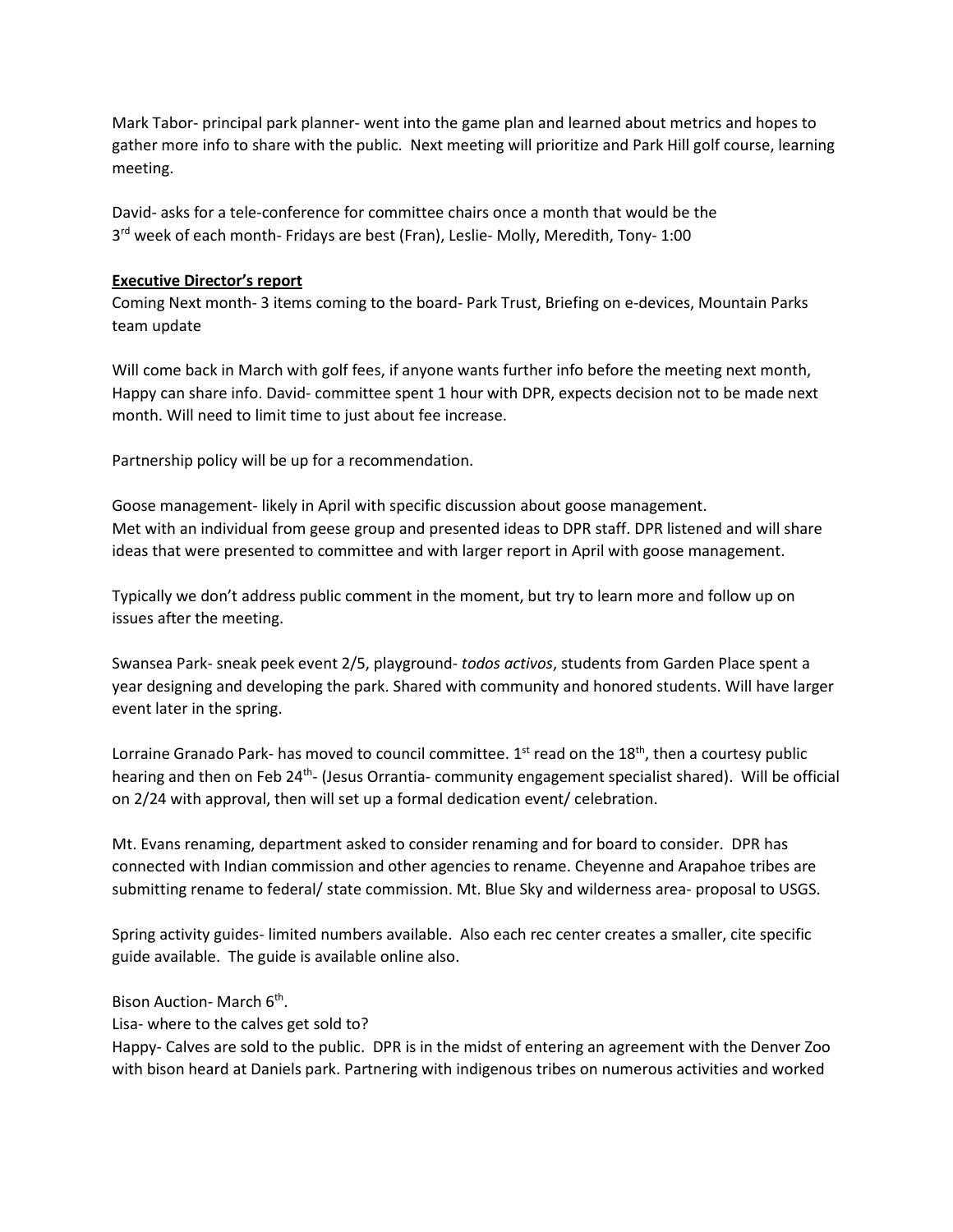on use of our bison. Engaging indigenous community on best practices and management of bison herds. Lisa would like more info on how we engage the community and indigenous communities.

#### **Public Hearing**

Public Event Policy- Fred Weiss- director of finance. Made some changes, PRAB went through policy Meredith shares from constituent- allow the sale of glass, eco-waste companies- have city incentivize.

Fred- We do not allow sale of glass- must be adequately wrapped at point of sale- same goes for cutlery. Katie Strezcena- director of special events- a study on sustainability and events, looking at international cities. Looking at cost, products, sustainability. Hopes to align with city processes to develop what can be done and how. Just beginning this work. Goal of city with most sustainable events.

Happy wants to work on this and believes we can be a more responsible and sustainable. Gradual transition. Trena- wants to work with city and DPS on sustainability efforts.

David asks for motion to approve. Tony makes motion, Leslie seconds, unanimous acceptance of public events policy.

## **Other items**

**Outdoor downtown update**- Mark Bernstein downtown area planner with DPR. 1 pager is the 20 year strategic plan. Downtown is growing faster than other parts of the city. Improve air quality with more greenery throughout downtown. Community driven plan, over 1 year spent on connecting with community to understand what the desires outcome is. Top 10 document- narrows from many more. How do we take our existing structures and add more amenities? Want to have a 5 minute walk to a park. Community desires drive the plan. Public space, public life- testing ideas and measuring them. Elevate Denver- Greek theatre- reinvigorate, Signature playground- commons park, skyline park- moving forward with public engagement, ice rink. Continuing work on 5280 bike trail, urban forest. Downtown Denver partnership and business community funding- 2\$ from business, 1\$ from Denver.

David opens up for general questions-

Lynne- concern about naming parks that are actually just cement plazas- parking on  $21^{st}$ - pop up parkschallenging with lack of trees and shade. We don't have more space downtown for more parks. Lisa- equity- who does it exclude? Appeals to certain demographics. Concern about further scattering the homeless. These people can, these people can't. Catalyst for greening downtown, but what about other areas of the city? Globeville/ Swansea- issues of equity, lack of business money and lobbyist dollars.

Happy- Tree canopy in downtown area is particularly important with heat issues. Will also be focusing on other areas of the city with tree canopy initiative. Intend to focus on other areas of the city as wellusing the park tax \$. Downtown is not the only area that needs a better tree canopy.

David- basic amenities- how can we approach the river as an amenity?

Happy- The Gameplan includes the river corridor, undertaking river vision plan (DPR). River as an asset, nature, etc. Will beginning with River Vision Plan and developing new plan. Better development, access, improving habitat, improve water quality.